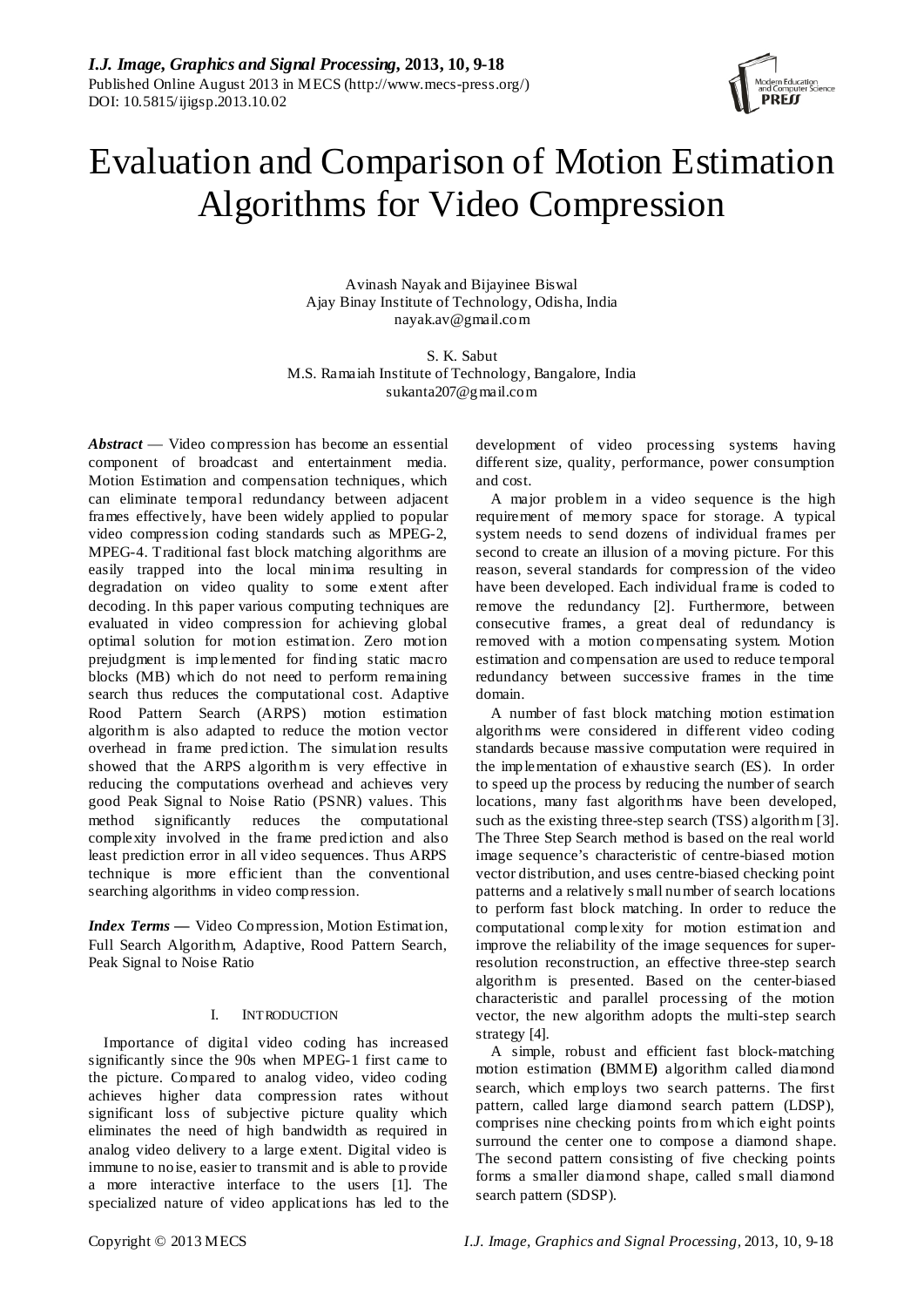A simple fast block-matching algorithm (BMA), called adaptive rood pattern searches (ARPS), which consist of two sequential search stages: 1) initial search and 2) refined local search. The initial search is performed only once at the beginning for each MB. This removes unnecessary intermediate search. For the initial search stage, ARP is proposed, based on the available motion vectors (MVs) of the neighboring MBs. In the next stage, a unit-size rood pattern (URP) is exploited repeatedly, and unrestrictedly, until the final MV is found. In this paper we have evaluated the following four algorithms: Exhaustive Search (ES), Three Step Search (TSS), Diamond Search (DS), and ARPS.

#### II. METHODS

In a conventional predictive coding [5-6], the difference between the current frame and the predicted frame is encoded. The prediction is done using any of the BMA. BMA are used to estimate the motion vectors. Block-matching consumes a significant portion of time in the encoding step.

### *A. Block matching algorithm*

Block matching algorithm (BMA) is widely used in many motion-compensated video coding systems such as H.261 and MPEG standards to remove interframe redundancy and thus achieve high data compression [7, 8]. The process of block-matching algorithm is illustrated in Fig.1. Motion estimation is performed on the luminance block in which the present frame is matched against candidate blocks in a search area on the reference frame for coding efficiency. The best candidate block is found and its motion vector is recorded. Typically the input frame is subtracted from the prediction of the reference frame, thus interframe redundancy is removed and data compression is achieved. At receiver end, the decoder builds the frame difference signal from the received data and adds it to the reconstructed reference frames. This algorithm is based on a translational model of the motion of objects between frames [9].



The block-based motion vectors can be estimated by using block matching, which minimizes a measure of matching error. The destination of motion estimation is to find macro-block (MB) in the reference frame which has the smallest difference from the MB in the current frame. The difference is denoted by Sum of Absolute Difference (SAD), as shown in equation (1). The SAD is the most popular matching criteria used for block-based motion estimation.

$$
S \, \mathbf{D}(m,n) = \sum_{i=0}^{N-1} \sum_{j=0}^{N-1} |c(i,j) - s(i+m, j+n)|, \, \omega \leq m, n \leq \omega \qquad (1)
$$

Where SAD (m, n) is the distortion of the candidate block at search position (m, n), {c (x, y) |  $\&$  x  $\leq$  N -1, 0  $\leq y \leq N-1$ } means current block data, {s (x, y)|  $-w \leq x \leq$  $w + N-1, -w \le y \le w + N-1$ } stands for search area data, the search range is [-w, w], the block size is  $N \times N$ . (2w+1) <sup>2</sup> motion vectors to be checked.

Consider a block of pixels of size  $N \times N$  in the reference frame, at a displacement of, where I and j are integers with respect to the candidate block position. SAD makes the error values as positive, but instead of summing up the squared differences, the absolute differences are summed up. The SAD criterion shown in equation (1) requires  $N^2$  computations of subtractions with absolute values and additions N2 for each candidate block at each search position. The absence of multiplications makes this criterion computationally more attractive and facilitates easier hardware implementation. Peak-Signal-to-Noise-Ratio (PSNR) given by equation (2) characterizes the motion compensated image that is created by using motion vectors and macro blocks from the reference frame.

$$
\Gamma = Round \ |\overrightarrow{MV}_{predicted} \ | =
$$
\n
$$
Round \ \sqrt{[MV^2_{predicted} (x) + MV^2_{predicted} (y)]}
$$
\n(2)

Where  $MV_{predicted}(x)$  and  $MV_{predicted}(y)$  are the horizontal and vertical components of the predicted MV, respectively. Operator "Round" performs rounding operation, which takes the nearest integer value of the argument.

## *B. Exhaustive search (ES) algorithm*

The exhaustive search (ES) algorithm also known as Full Search is the most computationally expensive block matching algorithm. This algorithm calculates the cost function at each possible location in the search window. It gives the highest PSNR amongst any block matching algorithm by the best possible match [10]. Fast block matching algorithms try to achieve the same PSNR doing as little computation as possible. The obvious disadvantage to ES is that the larger the search window gets the more computations it requires.

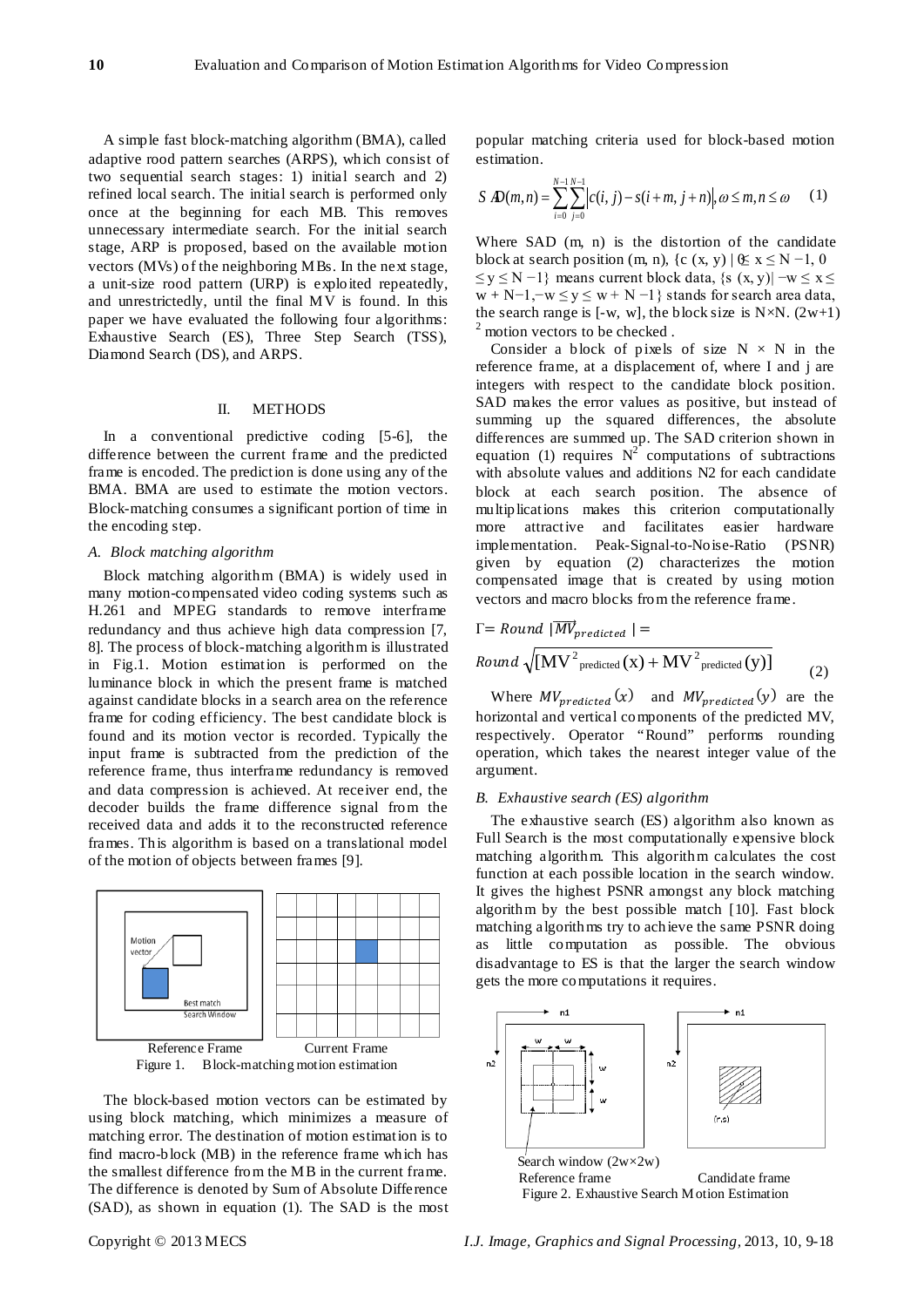Consider a block of  $N \times N$  pixels from the candidates frame at the coordinate position (r, s) as shown in Fig.2 above and then consider a search window having a range ±w in both the directions in the references frame, as shown. For each of the  $(2w + 1)^2$  search position (including the current row and the current column of the reference frame), the candidate block is compared with a block of size  $N \times N$  pixels, according to one of the matching criteria and the best matching block, along with the motion vector is determined only after all the  $(2w+1)^2$ search position are exhaustively explored. However, it is highly computational intensive.

## *C. Three step search (TSS) algorithm*

Koga et al introduced this algorithm [11]. It became very popular because of its simplicity and also robust and near optimal performance. It searches for the best motion vectors in a coarse to fine search pattern. The algorithm has steps as described with the help of Fig.3.

Step 1: An initial step size is picked. Eight blocks at a distance of step size from the centre are picked for comparison.

Step 2: The step size is halved. The centre is moved to the point with the minimum distortion.



Figure 3. Three Step Search procedures

The point which gives the smallest criterion value among all tested points is selected as the final motion vector m.TSS reduces radically the number of candidate vectors to test, but the amount of computation required for evaluating the matching criterion value for each vector stays the same. TSS may not find the global minimum (or maximum) of the matching criterion; instead it may find only a local minimum and this reduces the quality of the motion compensation system. On the other hand, most criteria can be easily used with TSS [12].

### *D. Diamond search (DS) algorithm*

By exhaustively testing on all the candidate blocks, full search (FS) algorithm gives the global minimum SAD position which corresponds to the best matching block at the expense of highly computation. To overcome this defect, many fast block matching algorithms (BMAs) are developed such as diamond search [13].

The proposed DS algorithm employs two search patterns as illustrated in Fig. 4.1 (a), (b) which are derived from the crosses (**×**) in Fig. 4. The first pattern, called large diamond search pattern (LDSP), comprises nine checking points from which eight points surround the centre one to compose a diamond shape (The second pattern consisting of five checking points forms a smaller diamond shape, called small diamond search pattern (SDSP) [14,15]. The 13 crosses show all possible checking points within the circle.



Figure 4. An appropriate search pattern support-circular area with a radius of 2 pels. The 13 crosses show all possible checking points within the circle.



(a) Large Diamond Search Pattern (b) Small Diamond Search Pattern

Figure 4.1. Two search patterns derived from the last figure are employed in the proposed DS algorithm.

Among the five checking points in SDSP, the position yielding the MBD provides the motion vector of the best matching block [16]. The DS algorithm is performed as follows:

Step 1: The initial LDSP is centred at the origin of the search window, and the 9 checking points of LDSP are tested. If the MBD point calculated is located at the centred position, go to Step 3; otherwise, go to Step 2.

Step 2: The MBD point found in the previous search step is re-positioned as the centre point to form a new LDSP. If the new MBD point obtained is located at the centre position, go to

Step 3; otherwise, recursively repeat this step.

Step 4: Switch the search pattern from LDSP to SDSP. The MBD point found in this step is the final solution of the motion vector which points to the best matching block.

#### *E. Adaptive rood pattern search (ARPS) algorithm*

As we have observed, a small search pattern made up by compactly spaced search points is more suitable than a large search pattern containing sparsely spaced search points in detecting small motions, because only a small number of positions around the search window center are necessary to be checked [17]. The speed and accuracy of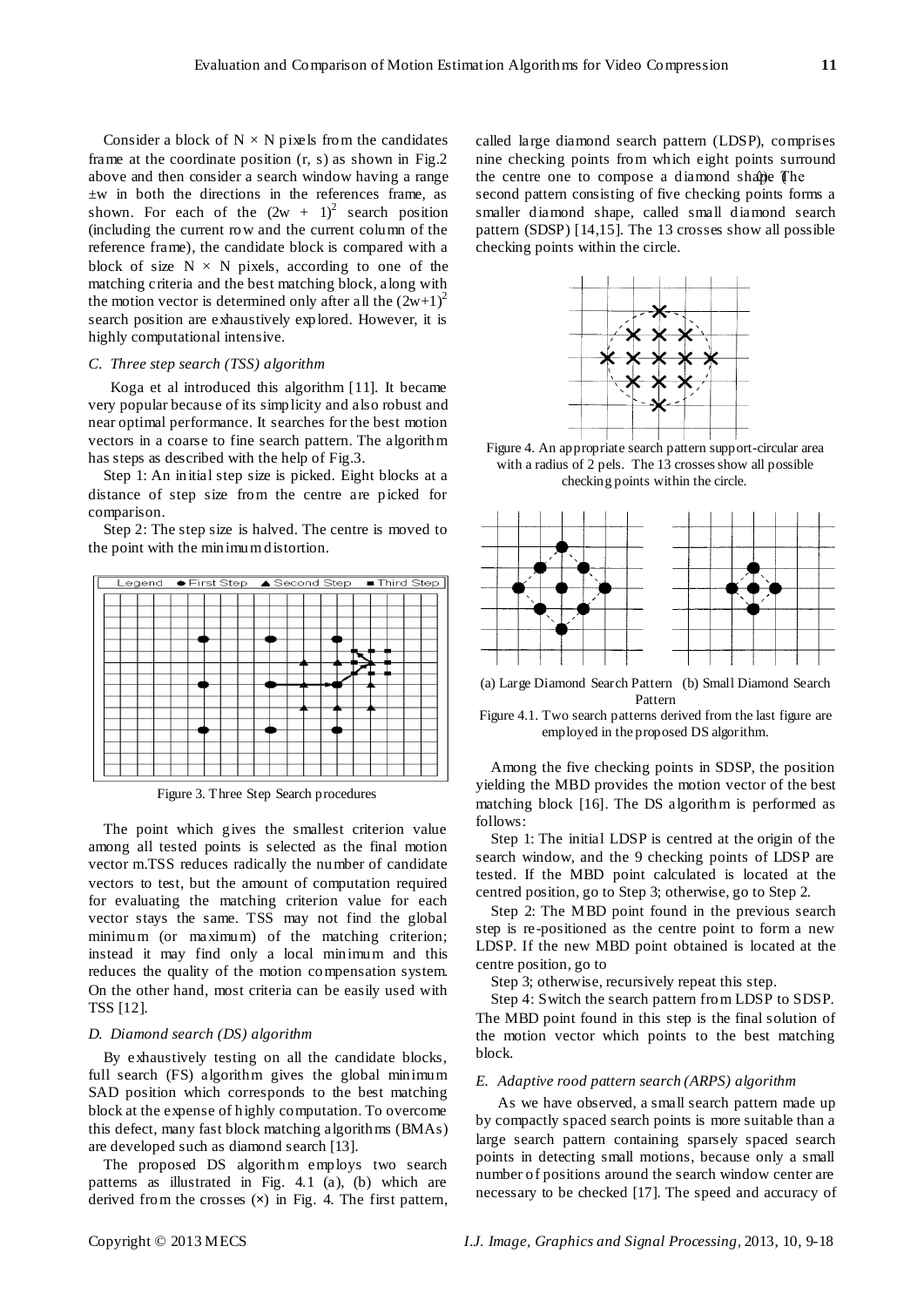pattern-based search algorithms intimately depend on the size of the search pattern and the magnitude of the target MV. Therefore, it is highly desirable to use different search patterns according to the estimated motion behavior for the current block. This boils down to two issues required to be addressed: 1) How to pre-determine the motion behavior of the current block for performing efficient ME? 2) What are the most suitable size and shape of the search pattern(s)?

Regarding the first issue, the current block's motion behavior can be predicted by referring to its neighboring blocks' MVs in the spatial domain. For the second issue, two types of search patterns are used. One is the adaptive rood pattern (ARP) with adjustable rood arm which is dynamically determined for each MB according to its predicted motion behavior. Note that ARP will be exploited only once at the beginning of each MB search [18]. Getting a good starting point for the remaining local search alleviates unnecessary intermediate search and reduces the risk of being trapped into local minimum in the case of long search path. A small, compact, and fixed-size search pattern would be able to complete the remaining local search quickly.

#### *1) Prediction of the target MV*

In order to obtain an accurate MV prediction of the current block, two factors need to be considered: 1) Choice of the region of support (ROS) that consists of the neighboring blocks whose MVs will be used to calculate the predicted MV, and 2) Algorithm used for computing the predicted MV.

The spatial ROS is limited to the neighboring  $block(s)$ with four promising scenarios as shown in Fig.5. Type A covers all the four neighboring blocks, and +type B is the prediction ROS adopted in some international standards such as H.263 for differential coding of MVs. Type C is composed of two directly adjacent blocks, and type D has only one block that situates at the immediate left to the current block. Calculating the statistical average of MVs in the ROS is a common practice to obtain the predicted MV. The mean and median prediction has been tested in our experiments. Others (such as the weighted average) are either too complex in computation or involving undetermined parameters, they are therefore not considered in our work. Extensive experiments are performed with all four types of ROS and two types of prediction criteria- mean and median. Our experimental results show that these ROSs and prediction criteria yield fairly similar performance in terms of PSNR and the total number of checking points required. Therefore, we adopt the simplest ROS (i.e., type D) in our method, which has the least memory requirement, because only one neighboring MV needs to be recorded.



Figure 5. Four types of ROS, depicted by the shaded blocks. The block marked by "○" is the current block.

## *2) 2) Selection of search patterns*

*Adaptive Pattern* - For the Initial Search: The shape of our rood pattern is symmetrical, with four search points locating at the four vertices, as depicted in Fig.5. The main structure of ARP has a rood shape, and its size refers to the distance between any vertex point and the center point. The choice of the rood shape is first based on the observation of the motion feature of real-world video sequences. The rood shape pattern includes all the horizontal and vertical directions, so it can quickly detect such motion, and the searches will directly  $-$  'jump'' into the local region of the global minimum.

Secondly, any MV can be decomposed into one vertical MV component and one horizontal MV component. For a moving object which may introduce MV in any direction, rood-shaped pattern can at least detect the major trend of the moving object, which is the desired outcome in the initial search stage. Furthermore, ARP's symmetry in shape not only benefits hardware implementation, but also increases robustness. It shows that even if the predicted MV could be inaccurate and its magnitude does not match the true motion very well, the rood-shaped pattern which takes all horizontal and vertical directions into consideration can still track the major direction and favor the follow-up refinement process. In addition to the four-armed rood pattern, it is desirable to add the predicted MV into our ARP because it is very likely to be similar to our target MV as shown in Fig.6. By doing so, the probability of detecting the accurate motion in the initial stage will be increased.



In our method, the four arms of the rood pattern are of equal length. The initial idea in deciding the ARP's size is to make it equal to the length of the predicted MV (i.e., the MV of the immediate left block of the current block). That is, the size of ARP,  $\Gamma$ , is

$$
\Gamma = Round \ |MV_{predicted} | =
$$
\n
$$
Round \sqrt{[MV^2_{predicted} (x) + MV^2_{predicted} (y)]}
$$
\n(3)

where  $MV_{predicted}(x)$  and  $MV_{predicted}(y)$  are the horizontal and vertical components of the predicted MV, respectively. Operator "Round" performs rounding operation, which takes the nearest integer value of the argument.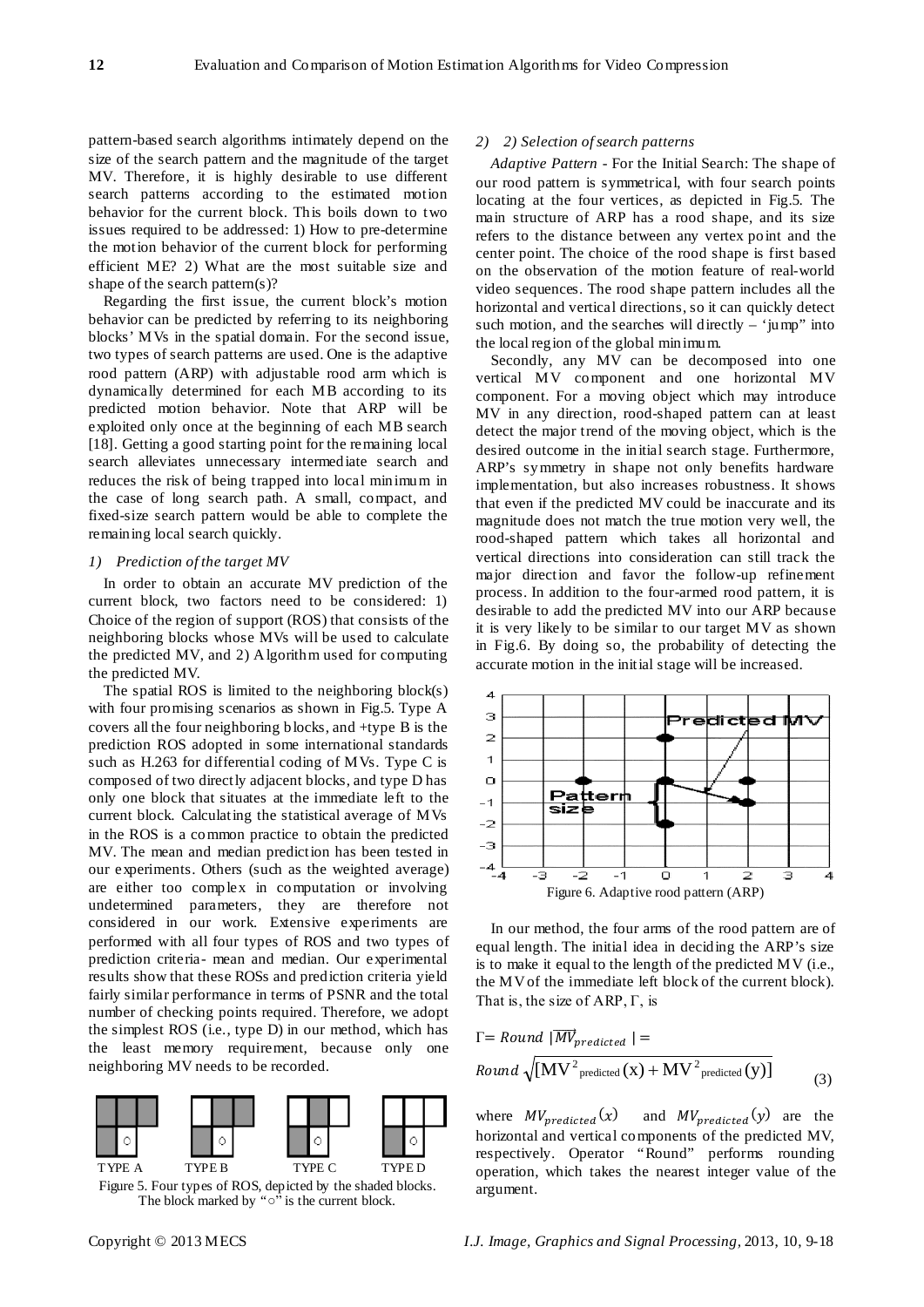Note that parameter  $\Gamma$  defined in (2) involves square and square-root operations; thus, increasing difficulty on hardware implementation. Instead, we use only one of the two components of the predicted MV that has the larger absolute value (or magnitude) to determine the size of our ARP.

That is:

$$
\Gamma = Max \{MV_{predicted}(x), MV_{predicted}(y)\}\tag{4}
$$

From the mathematical standpoint, [19] the magnitude of MV's component with larger absolute value is fairly close to the length of MV, and thus Equation (4) is a good approximation of measurement about motion magnitude. Experimental results show that the second definition of  $\Gamma$  using (4) is, in fact, slightly superior to the first one using (3) in terms of higher PSNR and less total number of checking points.

The second method equation (4) for the rest of ARPS development was adopted. We observed that the chosen ROS (type D) is not applicable to all the leftmost blocks in each frame. For those blocks, we do not utilize any neighboring MVs, but adopted a fixed-size arm length of 2 pixels for the ARP, since this size agrees to that of LDSP which has fairly robust performance as reported in. Also, longer arm lengths are not considered because the boundary MBs in a frame usually belongs to static background.

## *3) Fixed pattern-for refined local search*

In the initial search using ARP as described earlier, the adaptive rood pattern leads the new search center directly to the most promising area which is around the global minimum; thus, effectively reducing unnecessary intermediate searches along the search path. We use a fixed, compact and small search pattern to perform local refined search unrestrictedly for [MV (x) MV (y)] predicted identifying the global minimum. When a fixed pattern is used, the matching motion estimation (MME) point found in the current step will be re-positioned as the new search center of the next search iteration until the MME point is incurred at the center of the fixed pattern. Two types of most compact search patterns have been investigated in our experiments. One is the five-point unit-size rood pattern which is the same as SDSP used in DS, and the other is a 3x3 square pattern as shown in Fig. 7 (a, b). This demonstrates the efficiency of using URP in local motion detection, and it is therefore adopted in our proposed method [20].



Image segmentation is generally defined as the basic image processing that subdivides a digital image  $f(x, y)$ into its continuous, disconnect and nonempty subset  $f_1, f_2, f_3, \dots, f_n$ , which provides convenience to extraction of attribute [3]. In general, Image segmentation algorithms are based on two basic principles [4]: the trait of pixels and the information in nearby regions. Most of segmentation algorithms are based on two characters of pixels gray level: discontinuity around edges and similarity in the same region. As is shown in Table I, there are three main categories in image segmentation [5]: *A.* edge-based segmentation; *B*. region-based segmentation; *C*. specialtheory-based segmentation. And some sub-classes are included in the main categories too.

## III. SIMULATION RESULTS AND DISCUSSION

In this paper we have evaluated the concepts of motion estimation, video compression, BMA using Exhaustive Search, Three-step Search, Diamond search and ARPS algorithm for  $16 \times 16$  block size images of Chemical Plant, Toy Vehicle and Walter Cronkite. In ME, the search process can be modified to suit the needs of a particular algorithm. The search area is typically restricted to lower the computational cost associated with block matching. In most of the video sequences, the objects in the scene do not have large translational movements between a frame and the next. That is, the fact that frames in a video sequence are taken at small intervals of time and exploited. All tested video scenes are used to generate the frame by frame motion vectors.

#### *A. Exhaustive search*

Figure 8 shows the simulation results of ES algorithm for a chemical plant where the number of searches throughout the sequence remains the same and the performance of PSNR is higher.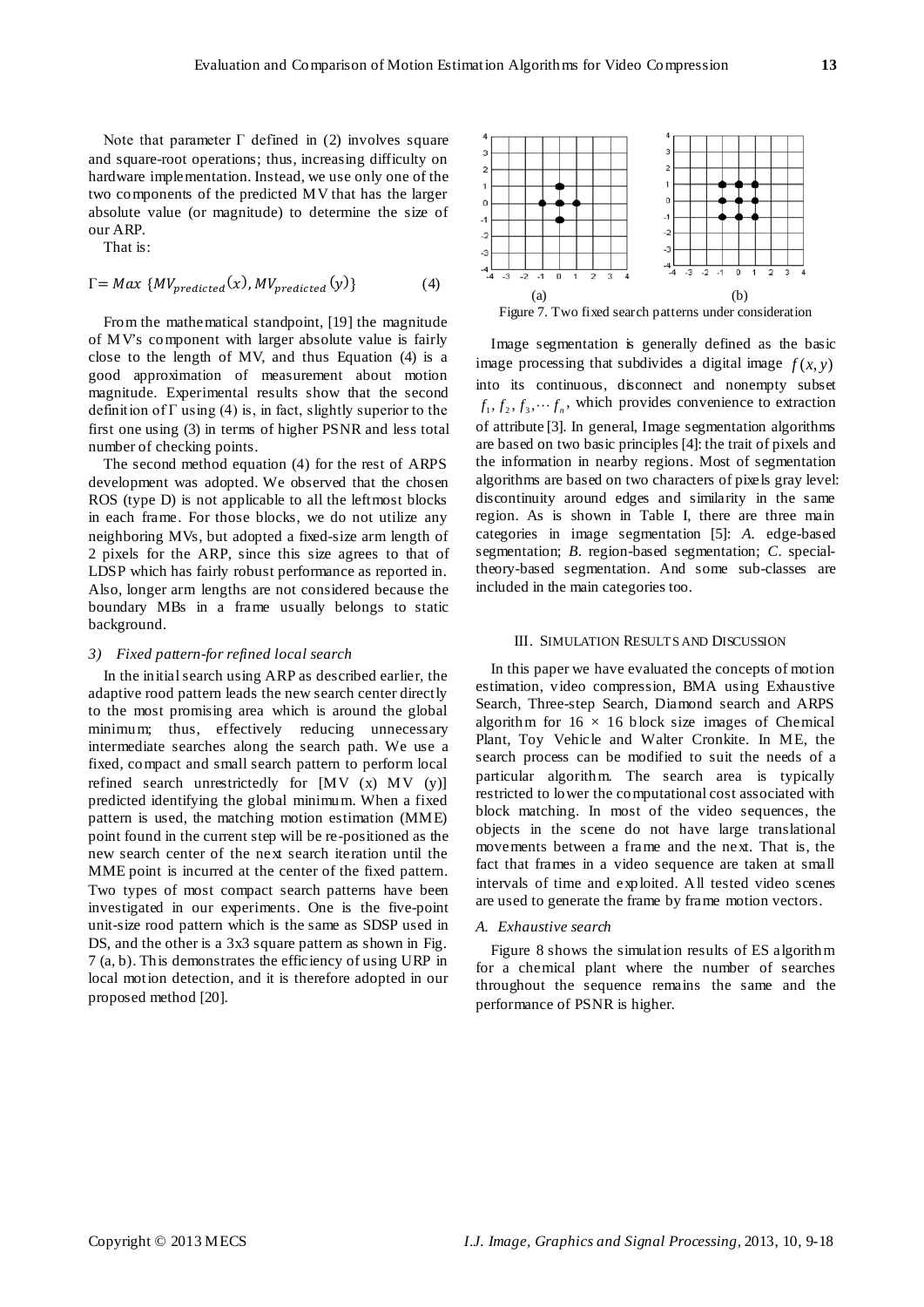

Chemical Plant.

# *B. Three step search*

Figure 9 shows the simulation results of TSS algorithm for a chemical plant where the number of searches



## *C. Diamond search*

Figure 10 shows the simulation results of DS algorithm for a chemical plant where the number of searches is less



## *D. Adaptive rood pattern search*

Figure11 shows the simulation results of ARPS algorithm for a chemical plant where the number of

throughout the sequence varies and the performance of PSNR is lower than ES.



Figure 9. a) Frame based number of searches b) Frame based PSNR performance of TSS in Chemical plant

than ES and TSS but the performance of PSNR is lower than TSS.



Figure 10. a) Frame based number of searches b) Frame based PSNRof DS in Chemical plant

searches is less than ES, TSS , DS and the performance of PSNR is higher than TSS, DS and comparable to ES.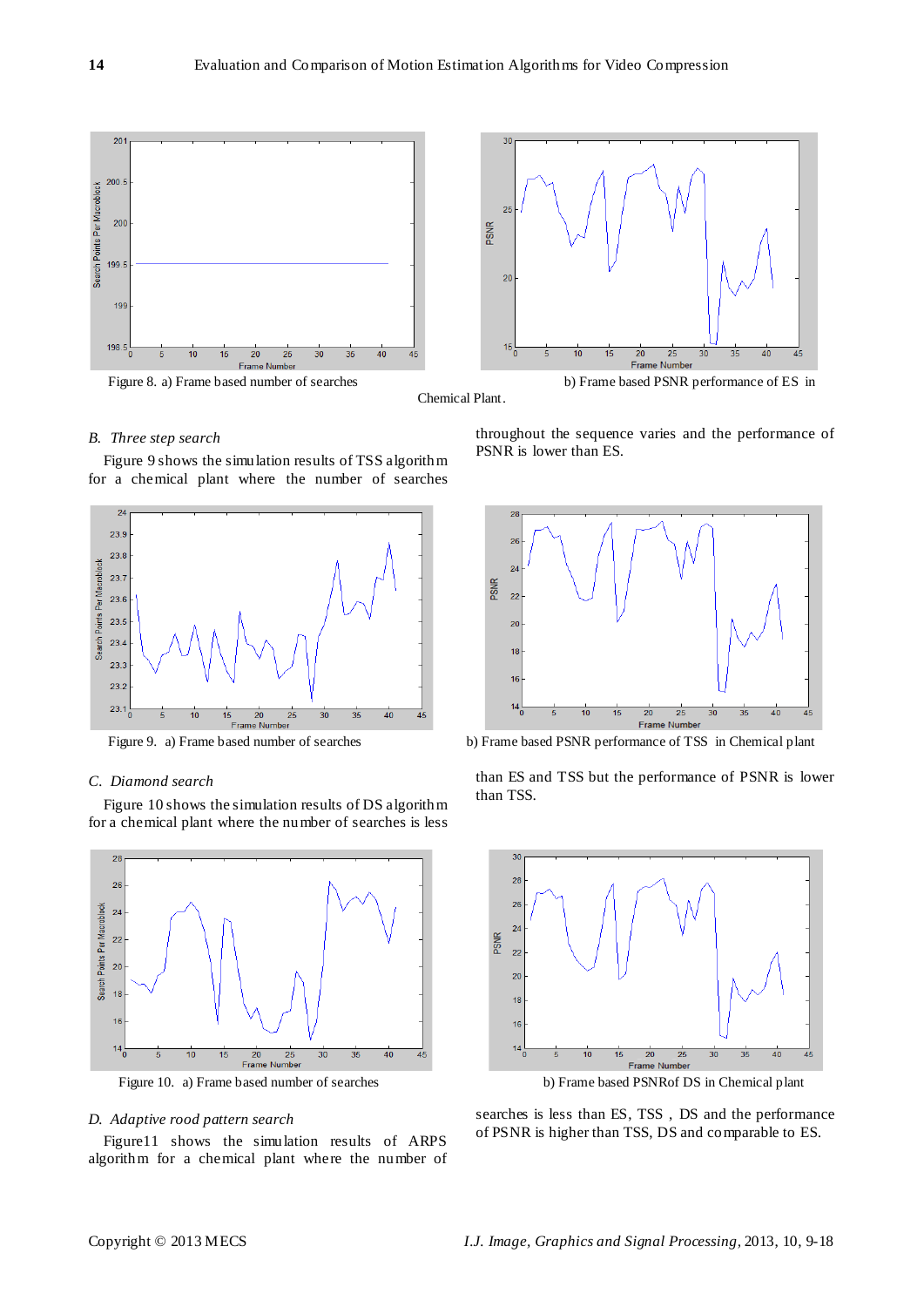

Figure 11. a) Frame based number of searches b) Frame based PSNR of ARPS

## *E. Comparison of algorithms*

Number of search points per macro-block obtained for various frames of chemical plant video sequences is



depicted in Fig.12 and Fig. 13 shows PSNR value with respect to corresponding frame for various algorithms.



Figure 12. No. of frames versus search points per macroblock for video sequences



Figure 13. No. of frames versus PSNR for various methods for chemical plant

#### *F. Motion compensated image comparison*

The motion compensated images, obtained by using DS, TSS, ARPS and ES algorithm based on number of search points is shown in Fig.14. The images for different algorithms differ in picture clarity. ARPS and ES yield the best motion compensated images but ARPS does it more efficiently, since the number of searches per macroblock is very less as compared to ES.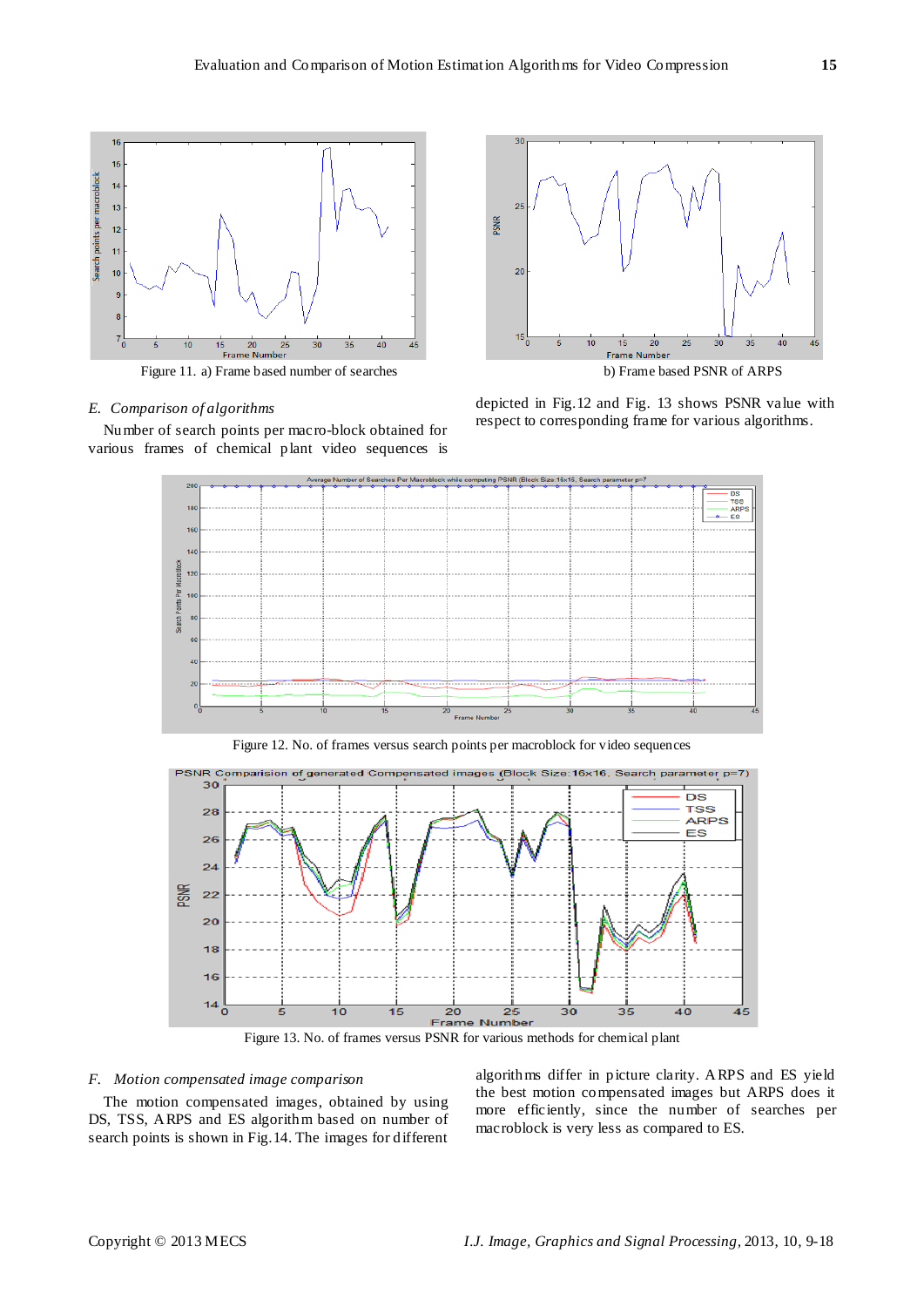

Figure 14. Comparison of the performance of DS, TSS, ARPS and ES

## *G. Comparison of the Performance of Algorithms*

The performances of various algorithms based on number of searches and PSNR values for video compression are compared and the results are presented in Table 1 and Table 2.The simulated results showed that, out of the four algorithms, the values for the average number of searches, for ARPS, were 10.5757, 7.735 and 10.664, similarly for DS, the values were 20.7326, 15.9175 and 18.1875, for ES were 199.5116, 212.0664 and 199.5156, for TSS were 23.4384, 23.9713 and 23.0717 for chemical plant, toy vehicle and Walter Cronkite respectively.

It proved that though ES algorithm finds the best match between the block of the current frame but searches all possible positions thereby making it computationally more expensive. Still this algorithm is considered optimal because it is capable of generating improved motion vectors, because of a high PSNR value, resulting in better quality of videos, where as the ARPS searches the least number of search points for MV generation, less than TSS and DS. Very good picture quality can be achieved using ARPS with very few numbers of searches using ARPS. Similarly the PSNR results for ES yielded values of 24.0595, 27.6936 and 35.1491, for DS were 23.3651, 27.5863 and 34.5904, for TSS were 23.5551, 27.629 and 34.5217, and for ARPS were 23.7884, 27.5995 and 34.5904 for chemical plant, toy vehicle and Walter Cronkite respectively.

The evaluated result shows that the PSNR values are somewhat similar in all the four algorithms. The ES scores are more over the rest algorithms, closely followed by ARPS, suggesting that ARPS maintains similar PSNR performance of ES in most sequences and achieves a superior PSNR than DS and TSS. Exhaustive Search algorithm finds the best match between the block of the current frame and all possible positions inside the search are set in the reference frame. Though this algorithm is computationally more expensive than other proposed algorithms, still this algorithm is considered optimal because it is capable of generating improved motion vectors, with a high PSNR value, resulting in better quality of videos.

TABLE 1. AVERAGE NUMBER OF SEARCH POINTS FOR ARPS, DS, ES AND TS

| AVERAGE NUMBER OF SEARCH POINTS PER MV GENERATION |             |         |          |         |  |  |  |
|---------------------------------------------------|-------------|---------|----------|---------|--|--|--|
| VIDEO                                             | <b>ARPS</b> | DS      | ES       | TSS     |  |  |  |
| <b>Chemical Plant</b>                             | 10.5757     | 20,7326 | 199.5156 | 23.4389 |  |  |  |
| <b>Toy Vehicle</b>                                | 7.735       | 15.9175 | 212.0664 | 23,9713 |  |  |  |
| <b>Walter Cronkite</b>                            | 10.664      | 18.1875 | 199.5156 | 23.0717 |  |  |  |

TABLE 2. AVERAGE PSNR FOR ARPS, DS, ES AND TS

| AVERAGE PSNR PERFORMANCE OF ARPS, DS, ES, TSS |             |         |         |            |  |  |
|-----------------------------------------------|-------------|---------|---------|------------|--|--|
| <b>VIDEO</b>                                  | <b>ARPS</b> | DS      | ES      | <b>TSS</b> |  |  |
| <b>Chemical Plant</b>                         | 23,7884     | 23,3651 | 24.0595 | 23,5551    |  |  |
| <b>Toy Vehicle</b>                            | 27.5995     | 27.5863 | 27.6936 | 27.629     |  |  |
| <b>Walter Cronkite</b>                        | 34.8236     | 34.5904 | 35.1491 | 34.5217    |  |  |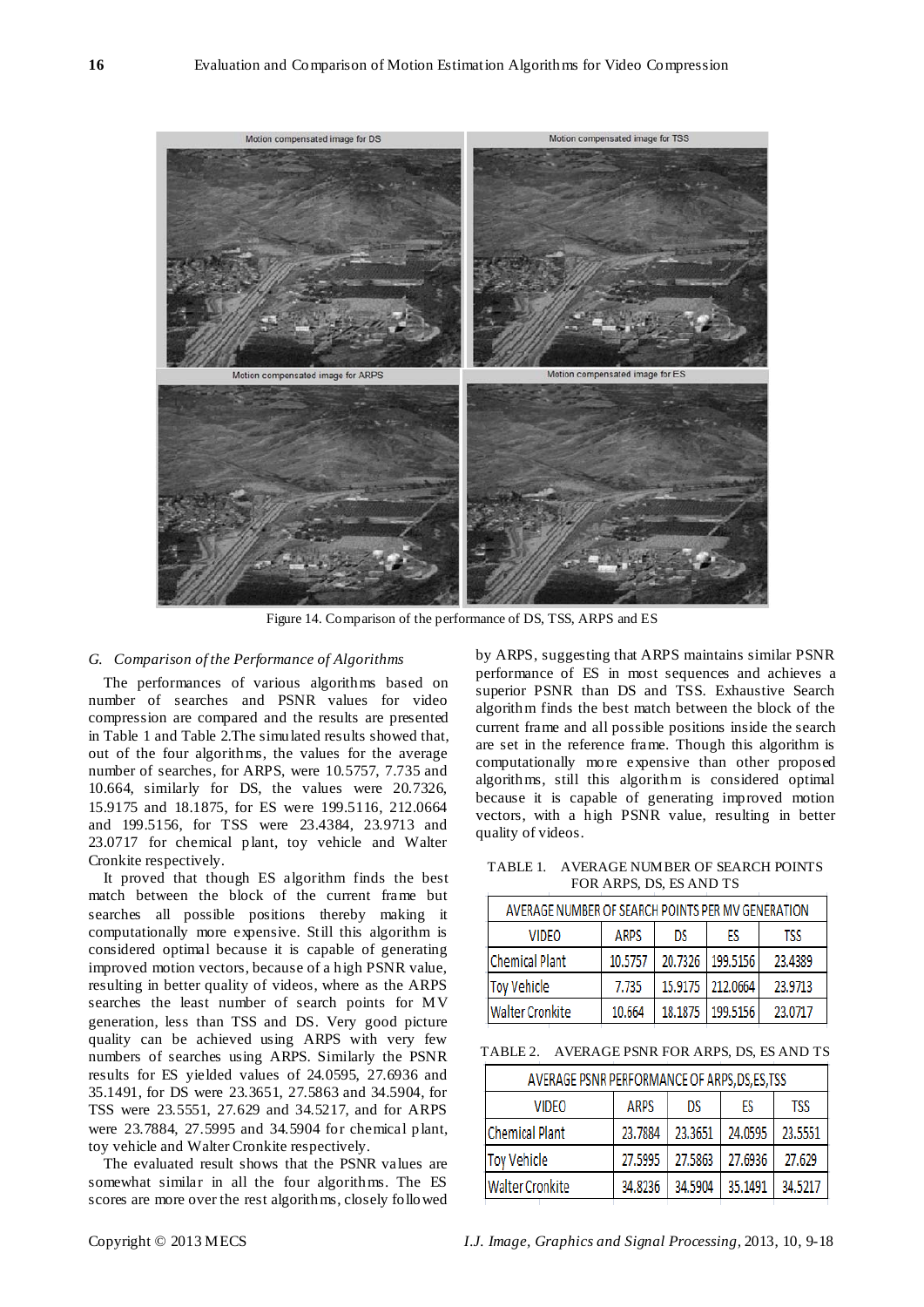The tradeoff between performance, simplicity and the fact that the improvement resulted from the adaptability of our search pattern, and more importantly, avoiding local minimum matching error points. This is done by tracking the major trend of the motion at the initial stage, since complex motions and unevenness of the objects cause large number of local minimums on the matching error surface, checking points in all directions (as being done by Large Diamond Search Pattern of Diamond Search Algorithm) at the initial step increases the risk of being trapped into the local minima and thus degrades the search accuracy. Thus we conclude that ARPS is the best block matching algorithm for video compression using motion estimation.

#### **REFERENCES**

- [1] Tekalp A. Digital video processing, Prentice Hall, PTR, 1995.
- [2] Richardson I.G. H.264 and MPEG-4 video compression. Wiley, Chichester, England, 2003.
- [3] Jain J. and Jain, A. Displacement Measurement and its Application in Interframe Image Coding. IEEE Trans on Communication, COM- 29, 1981: 1799- 1808.
- [4] Ning-ning, S., Chao, F., Xu, X. An Effective Threestep Search Algorithm for Motion Estimation. IEEE Int Symposium on IT in Medicine & Education, 2009:400- 403.
- [5] Netravali A.N. and Robbins J.D. Motion compensated television coding: Part I.‖ Journal of Bell Syst Technical, 1979, 58: 631-670.
- [6] Lin Y.C. and Tai S.C. Fast Full-Search Block-Matching Algorithm for Motion- Compensated Video Compression. IEEE Trans on Communications, 1997, 45(5): 527-531.
- [7] CCITT SG XV. Recommendation H.261-Video codec for audiovisual services at p\*64 kbits/s. Tech. Rep. COM XV-R37-E, 1990.
- [8] MPEG ISO CD 11172-2: Coding of moving pictures and associated audio for digital storage media at up to about 1.5 M bits/s, 1991.
- [9] Kappagantula S. and Rao K.R. Motion compensated interframe image Prediction. IEEE Trans Commun. COM, 1985, 33: 1011-l015.
- [10] Ahmed Z., Hussain, A. J. and Al-Jumeily D. Fast Computations of Full Search Block Matching Motion Estimation (FCFS). IEEE Trans on Communications, 2011: 1-6.
- [11] Reoxiang L., Bing Z. and Liou M.L. A new threestep search algorithm for block motion estimation. IEEE Trans on Circuits and Systems for Video Technology,1994, 4: 438-442.
- [12] Barjatya A. Block Matching Algorithms for Motion Estimation. DIP 6620 Final Project Paper, 2004.
- [13] Cheung C.H and Po L.M. A novel cross-diamond search algorithm for fast block motion estimation.

IEEE Trans Circuits Syst Video Technol, 2002, 12: 1168- 1177.

- [14] Zhu S. and Ma K.K. A new diamond search algorithm for fast block-matching motion estimation. Proc Int Conf Information Communications and Signal Processing (ICICS), 1997, 9(1): 292–296.
- [15] Zhu S. Fast motion estimation algorithms for video coding. M.S. thesis, School Elect Electron Eng, Nanyang Technol Univ, Singapore, 1998.
- [16] Zhu S. and Ma K.K. A New Diamond Search Algorithm for Fast Block Matching Motion Estimation. IEEE Trans on Image Processing, 2000, 9(2): 287-290.
- [17] Shen J.F., Chen L.G., Chang H.C., Wang T.C. Low power full-search block matching motion estimation chip for H.263+. IEEE International Symposium on Circuits and Systems, 1999, 4:299-302.
- [18] Nie Y. and Ma K.K. (2002). Adaptive rood pattern search for fast block-matching motion estimation. IEEE Trans Image Processing, 2002, 11 :1442-1448.
- [19] Kaushik M. Comparative Analysis of Exhaustive Search Algorithm with ARPS Algorithm for Motion Estimation. International Journal of Applied Information Systems (IJAIS), 2012: 1(6), 16-19.
- [20] Kiran S.V., Prasad K.V., Lalitha N.V. and Rao D.S. Architecture for the ARPS Algorithm. International Journal of Advances in Computer Networks and its Security, 2002: 443-448.

Nayak A. was born in Cuttack, Orissa, India on June 20<sup>th</sup> 1981. Nayak is now working as lecturer in the Department of Electronics and Telecommunication, Ajay Binay Institute of Technology, Cuttack. He received his B.E. degree in Electronics & TeleCommunication in 2003 from CVRCE, M. Tech in Electronics & TeleCommunication from KIIT University, India in 2012. He has over 8 years of experience in teaching and research in Electronics & Communication engineering. His research interest includes signal and image processing. He is a member of ISTE(INDIA).

**Biswal B. w**as born in Keonjhar, Orissa, India on November  $10^{th}$  1985. Biswal is now working as lecturer in the Department of Electronics and Telecommunication, Ajay Binay Institute of Technology, Cuttack. She received her B. Tech degree in Electronics &Telecommunication Engineering in 2007 from ABIT, M. Tech in Electronics and Communication Engineering from IIT, Kharagpur, India in 2013. She has 6 years of experience in teaching and research in the field of Electronics & Communication engineering. Her research interest includes communication, signal and image processing. She is a member of Orissa Information Technology Society and ISTE, India.